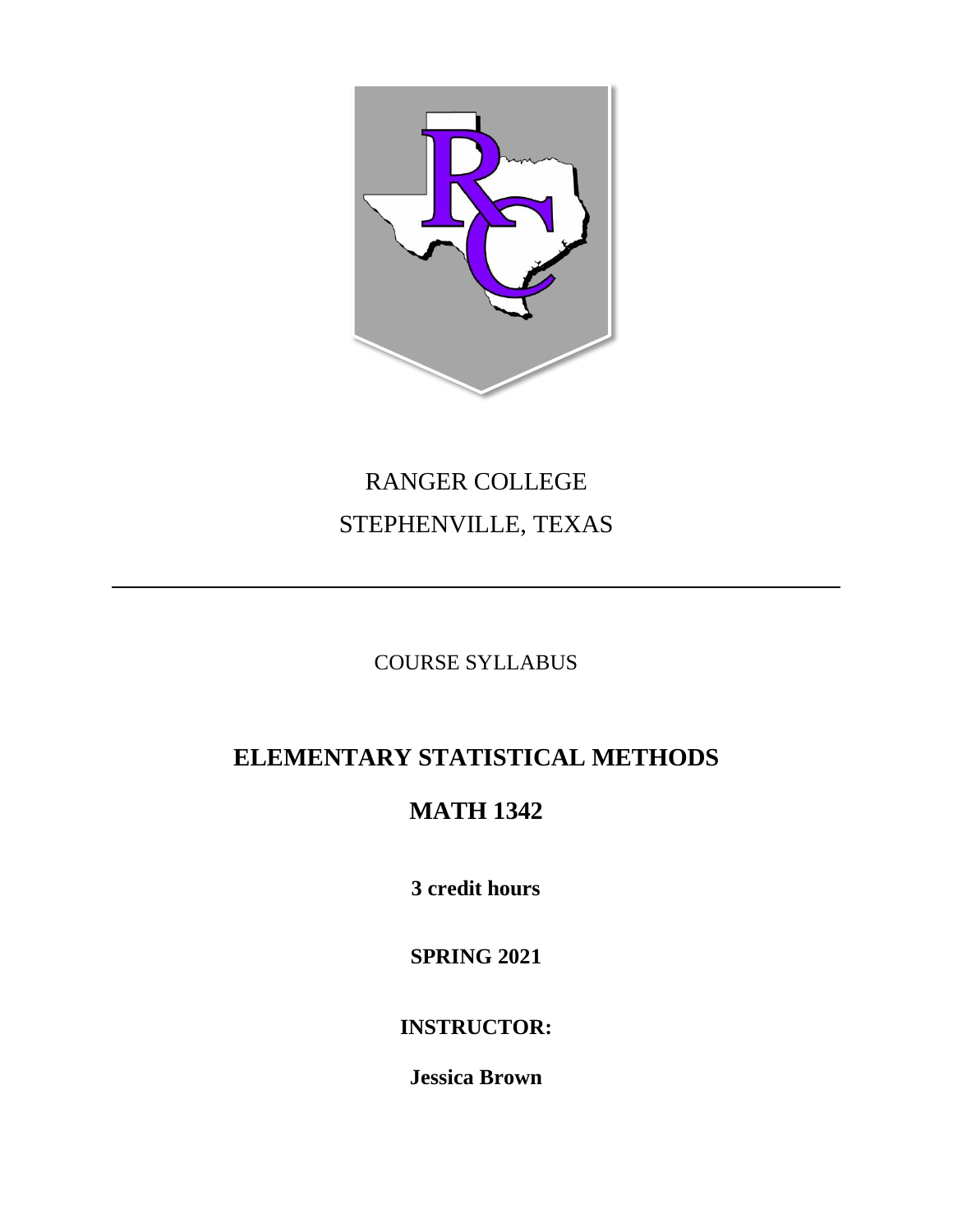| <b>INSTRUCTOR:</b> Jessica Brown |                                                  |
|----------------------------------|--------------------------------------------------|
| EMAIL:                           | jbrown@rangercollege.edu                         |
| <b>OFFICE:</b>                   | Erath County – faculty offices                   |
| PHONE:                           | 254-918-7232                                     |
| <b>HOURS:</b>                    | MTWR: $10:30 - 12:15$ or by appointment via zoom |

#### **I. Texas Core Curriculum Statement of Purpose**

Through the Texas Core Curriculum, students will gain a foundation of knowledge of human cultures and the physical and natural world, develop principles of personal and social responsibility for living in a diverse world, and advance intellectual and practical skills that are essential for all learning.

#### **II. Course Description**

MATH 1342 Elementary Statistical Methods (3 SCH version, freshman level) Collection, analysis, presentation and interpretation of data, and probability. Analysis includes descriptive statistics, correlation and regression, confidence intervals and hypothesis testing. Use of appropriate technology is recommended.

#### **III. Required Background or Prerequisite**

A TSI score of 350 or higher (TSI 2.0: less than 950 and diagnostic level of 6 or greater than 950) or co-enrollment in the appropriate developmental math course.

#### **IV. Required Textbook and Course Materials**

Neil A Weiss, Elementary Statistics, 9th Edition, Pearson Publishing (paid for in tuition and expected to be picked up at the bookstore) MyStatLab online homework access code (paid for in tuition – provided by instructor) Scientific calculator – preferably TI-84+

#### **V. Course Purpose**

This course focuses on quantitative literacy in logic, patterns, and relationships. The course involves the understanding of key mathematical concepts and the application of appropriate quantitative tools to everyday experiences.

#### **VI. Learning Outcomes**

Learning Outcomes Upon successful completion of this course, students will:

- 1. Explain the use of data collection and statistics as tools to reach reasonable conclusions.
- 2. Recognize, examine and interpret the basic principles of describing and presenting data.
- 3. Compute and interpret empirical and theoretical probabilities using the rules of probabilities and combinatorics.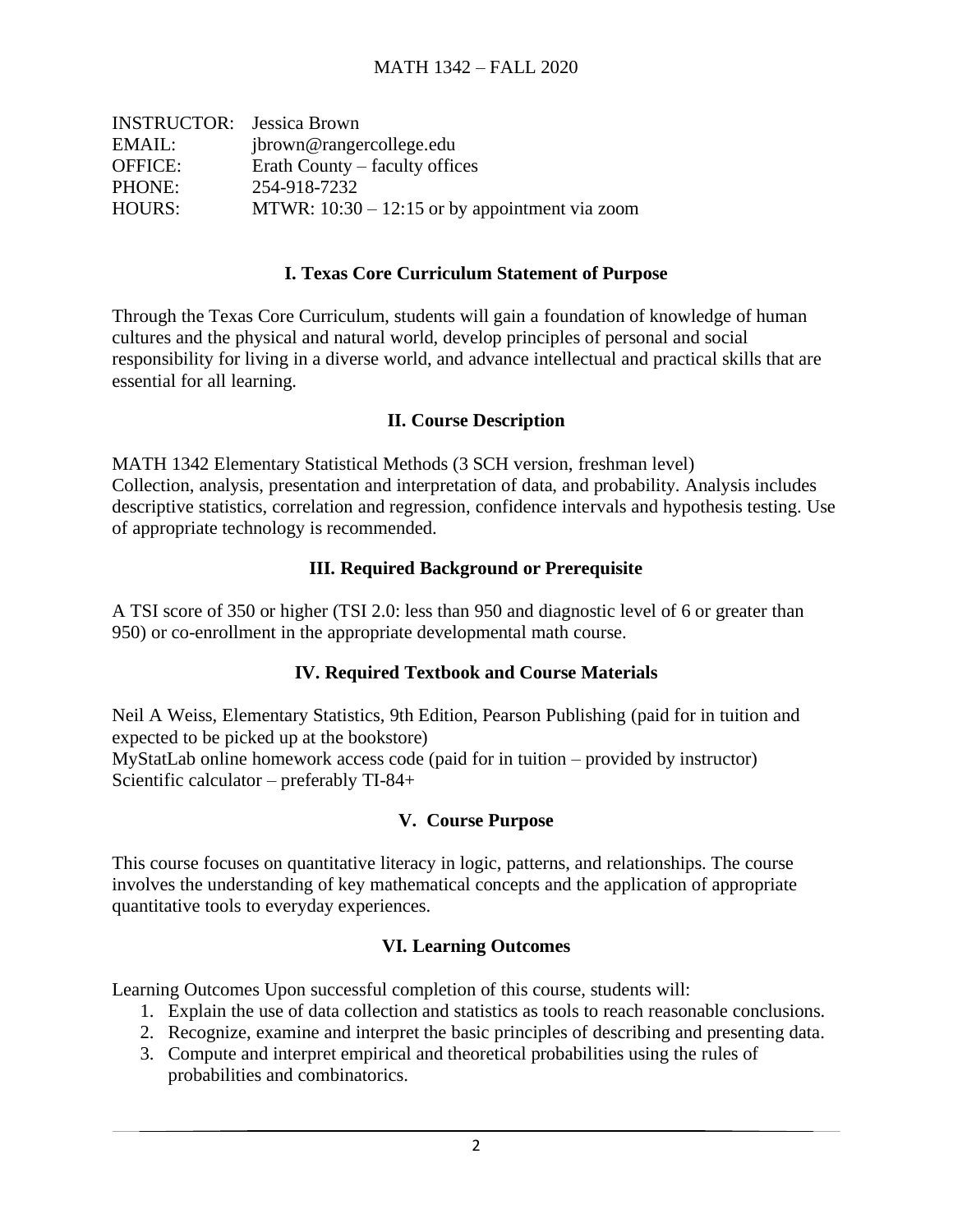- 4. Explain the role of probability in statistics. Examine, analyze and compare various sampling distributions for both discrete and continuous random variables.
- 5. Describe and compute confidence intervals.
- 6. Solve linear regression and correlation problems.
- 7. Perform hypothesis testing using statistical methods

### **VII. Core Objectives**

This course meets the following of the six Core Objectives established by Texas:

- ☒ **Critical Thinking Skills (CT) –** Creative thinking, innovation, inquiry, and analysis; evaluation and synthesis of information
- $\boxtimes$  **Communication Skills (COM)** effective development, interpretation and expression of ideas through written, oral, and visual communication
- $\boxtimes$  **Empirical and Quantitative Skills (EQS)** The manipulation and analysis of numerical data or observable facts resulting in informed conclusions
- $\boxtimes$  **Teamwork (TW)** The ability to consider different points of view and to work effectively with others to support a shared purpose or goal
- ☐ **Social Responsibility (SR) –** Intercultural competence, knowledge of civic responsibility, and the ability to engage effectively in regional, national, and global communities
- $\boxtimes$  **Personal Responsibility (PR)** The ability to connect choices, actions, and consequences to ethical decision-making

# **VIII. Methods of Instruction**

The instructional delivery of this class may be face-to-face, online, or hybrid. Students may be expected to watch instructional videos outside class, attend Zoom class sessions, work in groups via Zoom, or attend regular class in person. Students are also expected to complete assignments online through Blackboard and Pearson.

#### **IX. Methods of Assessment**

- Homework (and other formative assessments CT, COM, EQS, PR): 30%
	- o This average will come from an overall mean score from the online homework system.
		- A formative assessment can include homework, quizzes, class discussions, group work, and other in-class assignments.
- Unit Tests (and other summative assessments CT, COM, EOS, PR): 45%
	- o A minimum of 3 summative assessments will be administered online, in-person, or through a project.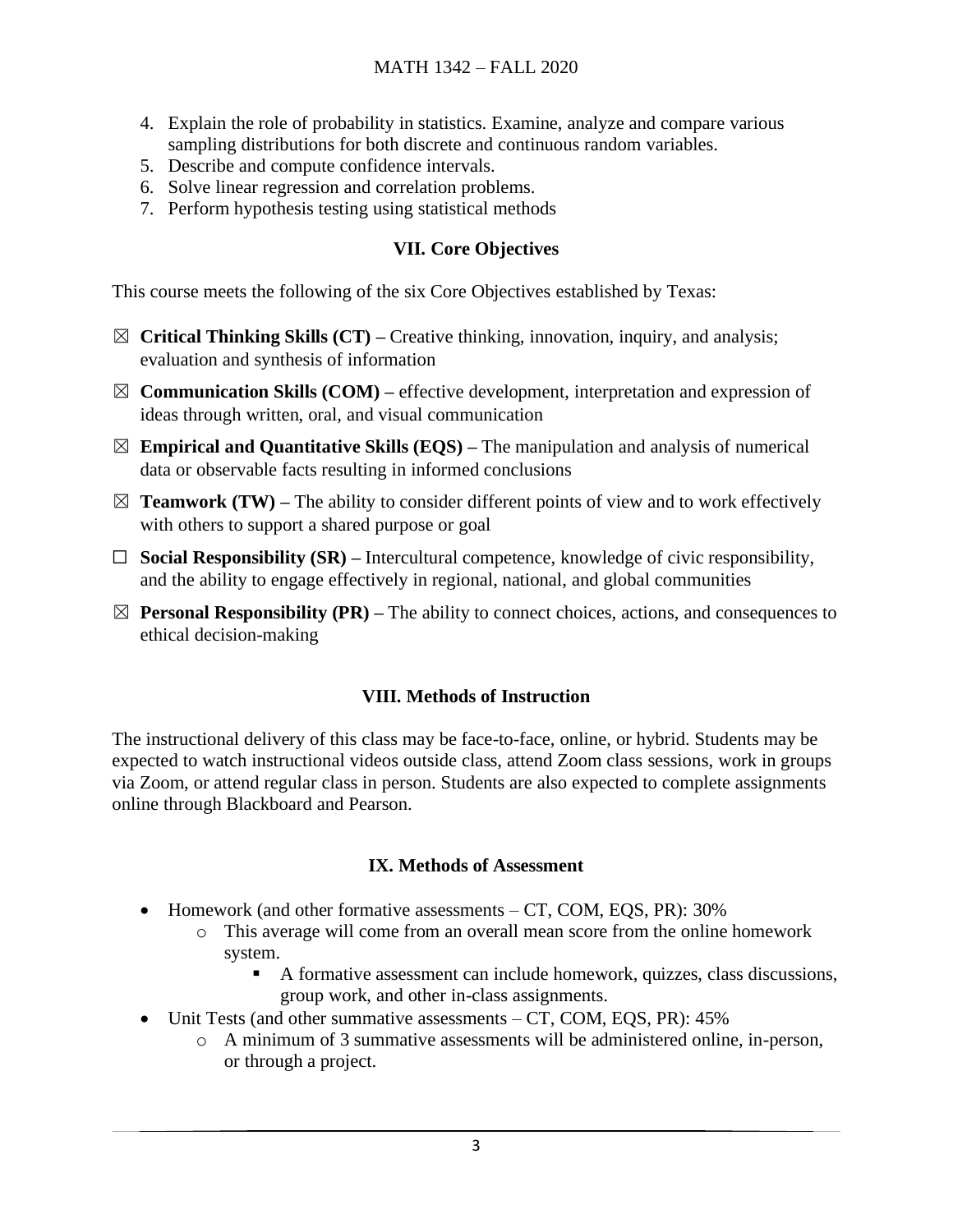- A summative assessment can include projects, discussion boards, video submissions, etc.
- 1 proctored exam (CT, COM, EQS, PR): 25%
	- o The final will be a proctored exam. This will be a cumulative exam of material covered up until the time of the exam.

**Grading scale:**  $A = 90-100\%$   $B = 80-89$   $C = 70-79$   $D = 60-69$   $F = Below 60$ 

### **X. Course/Classroom Policies**

**Class participation** is strongly encouraged for optimal learning.

**Absences –** A student WILL be dropped from the course after the sixth absence from class. **Make up assignments –** Make up exams will be given on a case-by-case basis. Homework will not be opened up after the final exam starts.

**Test Corrections –** No test corrections will be given unless otherwise stated by instructor.

**Homework –** Homework due dates will not be extended unless the course calendar changes. Anything completed after the initial due date has a 10% late penalty deducted.

**Tests –** Tests may be administered in class or online. You will know ahead of time which method is being used. No cell phones may be used on the test. If a student is caught using a cell phone, the instructor may take the test and deduct points from the score.

**Academic Dishonesty** - A student found to be cheating or copying on an exam or quiz will be given a grade of "0". Repeated acts of cheating may result in being dropped from class with a grade of "F".

**Student Behavior** - Students will behave as mature adults and exhibit proper classroom decorum. Students will not cause any distractions that might prevent other students from learning. Students that deviate from this policy will not be permitted to remain in class.

**Cell phones** - students are encouraged to step outside when receiving phone calls. Cell phones CANNOT be used on a test and are discouraged during notes and practice.

**Calculators –** please purchase a handheld calculator to use in class (you may not use your phone as a calculator). A TI-84+ is recommended for use in this course. If you cannot purchase your own calculator, you may borrow one from the school.

**Available Support Services** - the Learning Resource Center has books, videos, and computer software that may be used as a supplement for this class. Tutors are also available (see counselor).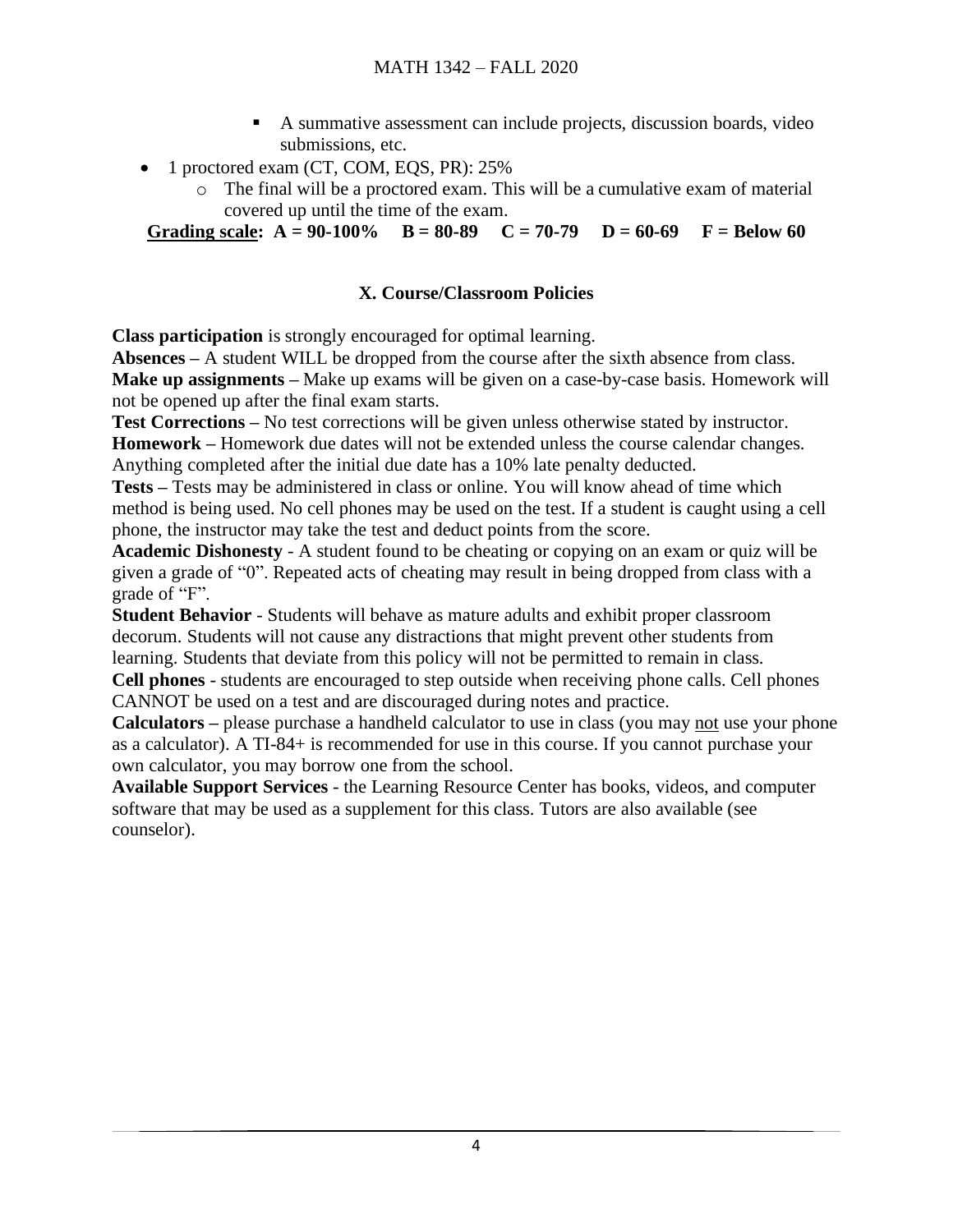# **XI. Course Outline/Schedule**

This is a tentative calendar – subject to change.

| Week                  | Topics                          |
|-----------------------|---------------------------------|
| Week1                 | First day information           |
| January 19            | Chapter 1 (1.1 and 1.2)         |
| Week 2                | $2.1 - 2.4$                     |
| January 26            | (Chapter 1 Test Online)         |
| Week 3                | 3.1                             |
| February 2            | 3.2                             |
| Week 4<br>February 9  | $3.3 - 3.5$                     |
| Week 5<br>February 16 | $4.1 - 4.3$                     |
| Week 6                | 4.4                             |
| February 23           | Project (face-to-face students) |
| Week 7                | Chapters 2-4 Test (online only) |
| March 2               | Project (face-to-face students) |
| Week 8<br>March 9     | Spring Break                    |
| Week 9<br>March 16    | $5.1 - 5.3$                     |
| Week 10               | 6.1                             |
| March 23              | 6.2                             |
| Week 11               | 6.3                             |
| March 30              | 6.4                             |
| Week 12               | 7.1/7.2                         |